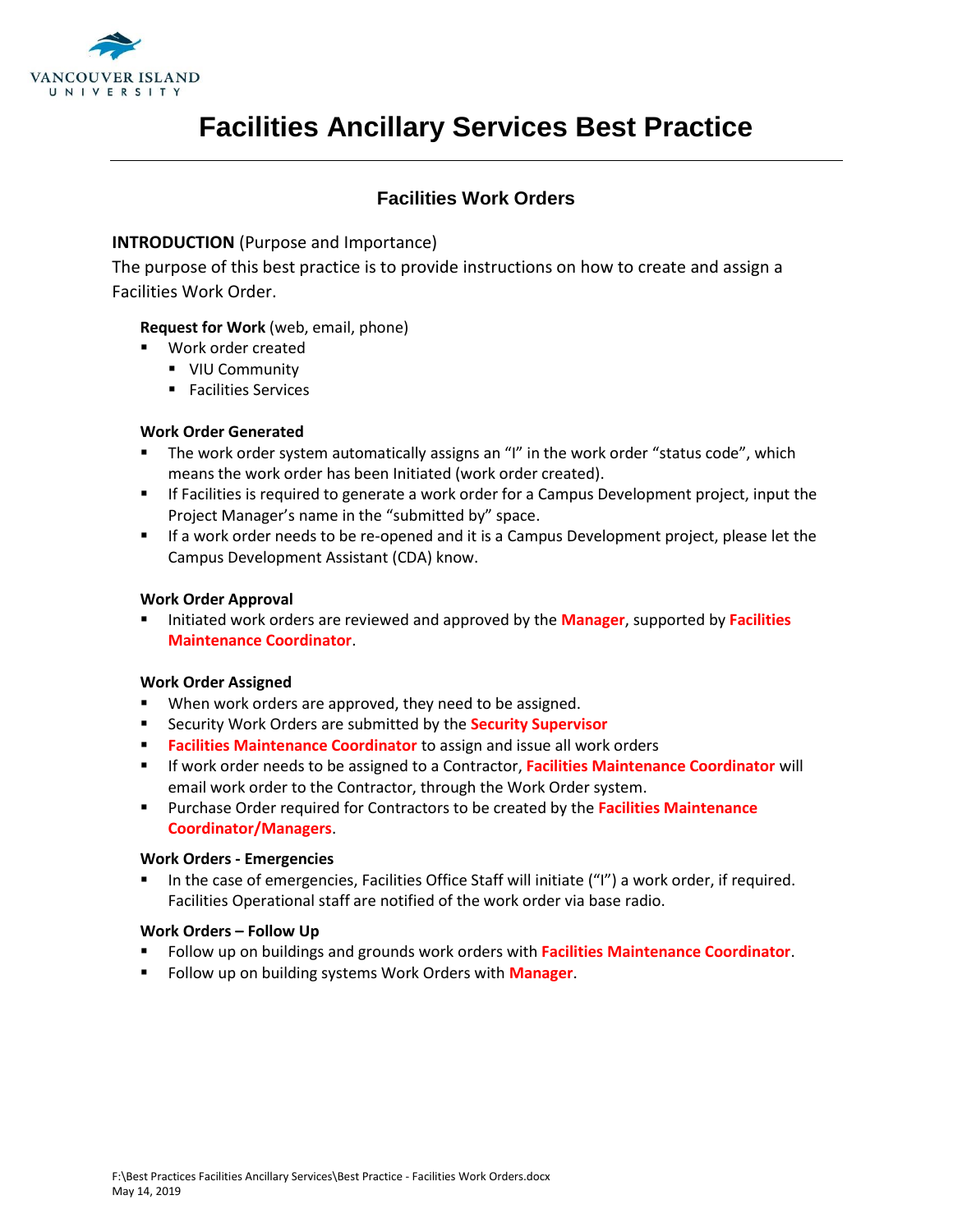

## **Facilities Work Orders**

## **Work Orders Completed INVOICES – OPERATING**

- All invoices and packing slips are given to the Campus Development Assistant (CDA)
- CDA will review and process
	- o PO Number
	- o Manager
	- o Cost Centre
	- o Invoices are given to the appropriate Manager for approval
	- $\circ$  If there is a WO associated with the invoice, the Manager will input the invoice details into the WO system
	- o The Manager will return the invoice to CDA
	- o Invoice will be sent to Accounts Payable for payment
- Invoices that require additional action will be given to the appropriate Manager by the CDA
	- o The Manager will review the invoice and give back to CDA
	- o If required, CDA will action
	- o Invoices will be sent to Accounts Payable for payment
	- **Vehicle chargebacks**
	- 1-8405-505 Maintenance/Repairs/Supplies/SVI's/Semi-Annual Inspections
	- 1-8407-550 Motor Vehicle Insurance
	- **Front Office staff** to initiate/close work orders to ensure that departmental cost centre and Facilities chargeback cost centre is entered accurately – email is sent to departments end of March each year.
	- **Managers** review the IP work orders and verify invoice, labour/ material amounts charged to the work order. **Managers** will also verify that correct cost centre information is entered accurately.
	- **Manager** to update the completion information tab and save. WO status will automatically change to close CL.
		- The "budgeting account number" for ALL Facilities work orders where a charge is incurred to a department is cost centre 8401 (Physical Plant Recovery cost centre).
		- **Do not chargeback work orders completed under a Facilities Operating cost centre. Leave** the "budgeting account number" and/or "cost centre" boxes blank.
	- **Managers** sign invoice to verify work/goods received work order # to be noted on invoice.
	- **Invoice to Facilities Office Staff** to send to Accounts Payable for payment.
	- **Facilities Office Staff** Run monthly reports of closed work orders to ensure that chargebacks are being transferred back correctly.

#### **Timesheet chargebacks**

If a casual his hired by Campus Development PM's to complete work on a job the following steps will apply:

PM to create WO. Include project # and appropriate cost centre (in work description)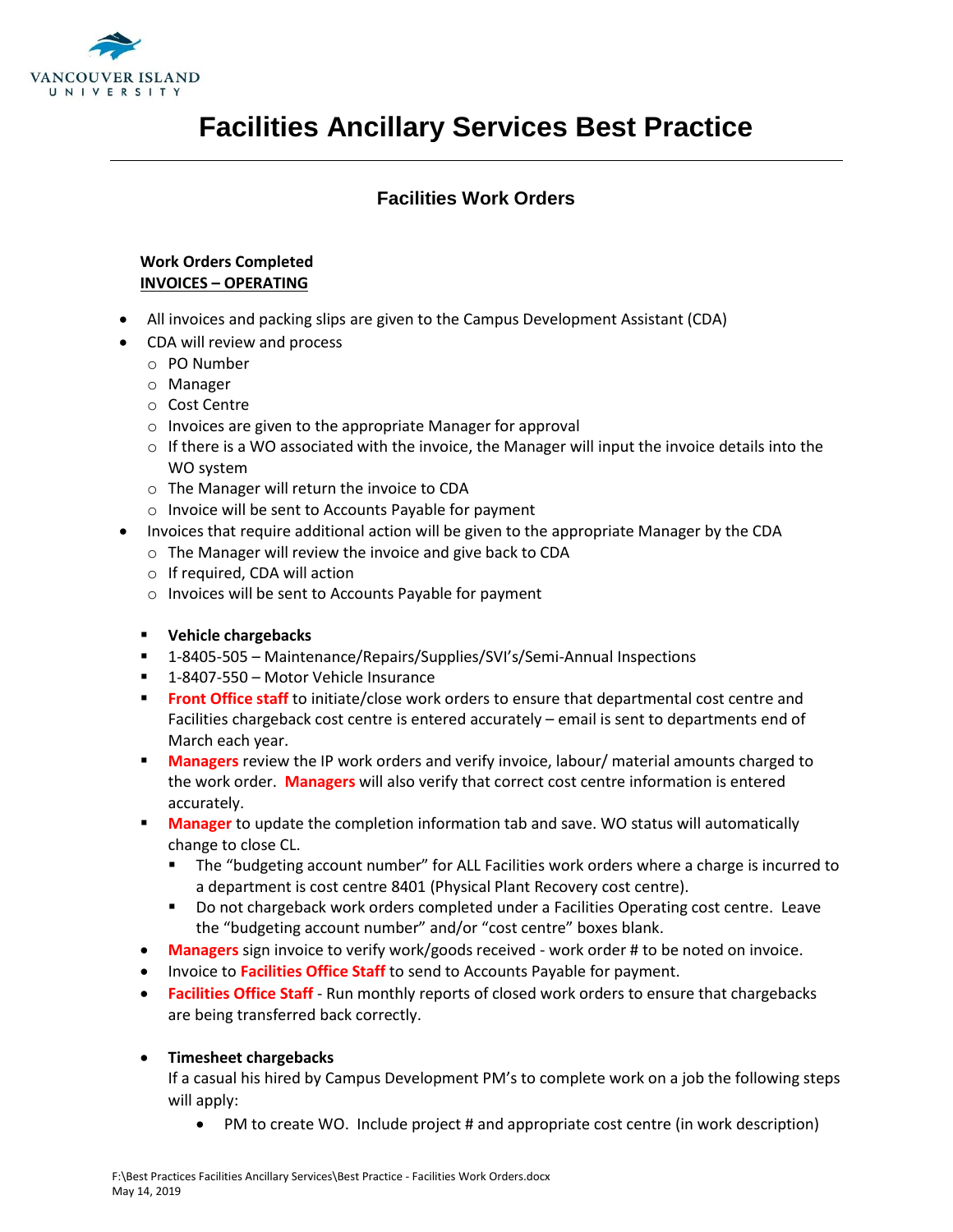

## **Facilities Work Orders**

- PM will note WO# on timesheet and forward to office coordinator/designate to enter hours and close WO.
- Note: cost centre ledgers need to match.
- If there is time to be charged back on a timesheet (for operational staff) this could be done through the MHRforms.

## **Department Chargebacks (inTRA and inTER fund transfers)**

Intra and Inter fund transfers are used to transfer funds between Departments at VIU.

- **InTRA** fund are transfers between cost centres with the same ledger code (use object code 787).
	- o i.e. **1**-XXXX-787 to **1**-XXXX-787
- In**TER**fund are transfers between cost centres with different ledger codes (use object code 786).
	- o i.e. **1**-XXXX-786 to **2**-XXXX-786

The cost centre for the Facilities Services Operating Budget for recovering expenditures is cost centre is 8401 which is a Ledger 1 cost centre.

When charging a Department for an expenditure and transferring these funds to Facilities, ensure to "credit" the Facilities cost centre and "debit" the Department's cost centre.

| Ledger         | <b>Cost Centre</b>                                                                                                                                                                                                                                                                                                                                                | <b>Object Code</b>                                                                                                                                                            |
|----------------|-------------------------------------------------------------------------------------------------------------------------------------------------------------------------------------------------------------------------------------------------------------------------------------------------------------------------------------------------------------------|-------------------------------------------------------------------------------------------------------------------------------------------------------------------------------|
|                |                                                                                                                                                                                                                                                                                                                                                                   | Object Code must be the same on both<br>sides of the journal entry                                                                                                            |
| 1              | Cost Centres in the following ranges:<br>$0100 - 8999 -$ see exceptions<br>9600-9699<br>Exception: 0400-0999 (Ledger 4) and<br>3080-3089 (Ledger 5) - see Ledger 4<br>and 5 below for details<br>Example: Facilities is charging a Department<br>for a Work Order. Credit Facilities cost centre<br>1-8401-787 and Debit Department cost centre<br>$1-XXXX-787$ . | Object Code 787 - inTRAfund<br>Transfer funds between cost<br>centres within a ledger<br>Between cost centres with the<br>same ledger code (i.e. Department<br>to Department) |
| $\overline{2}$ | <b>Capital Cost Centres</b>                                                                                                                                                                                                                                                                                                                                       | Object Code 786 - inTERfund                                                                                                                                                   |
|                | Cost Centres in the 9000 range<br><b>Exception:</b> Cost Centres in the 9600-<br>9699 range are Ledger 1                                                                                                                                                                                                                                                          | Transfer funds between cost<br>centres with different ledger codes<br>(i.e. Department to Capital)                                                                            |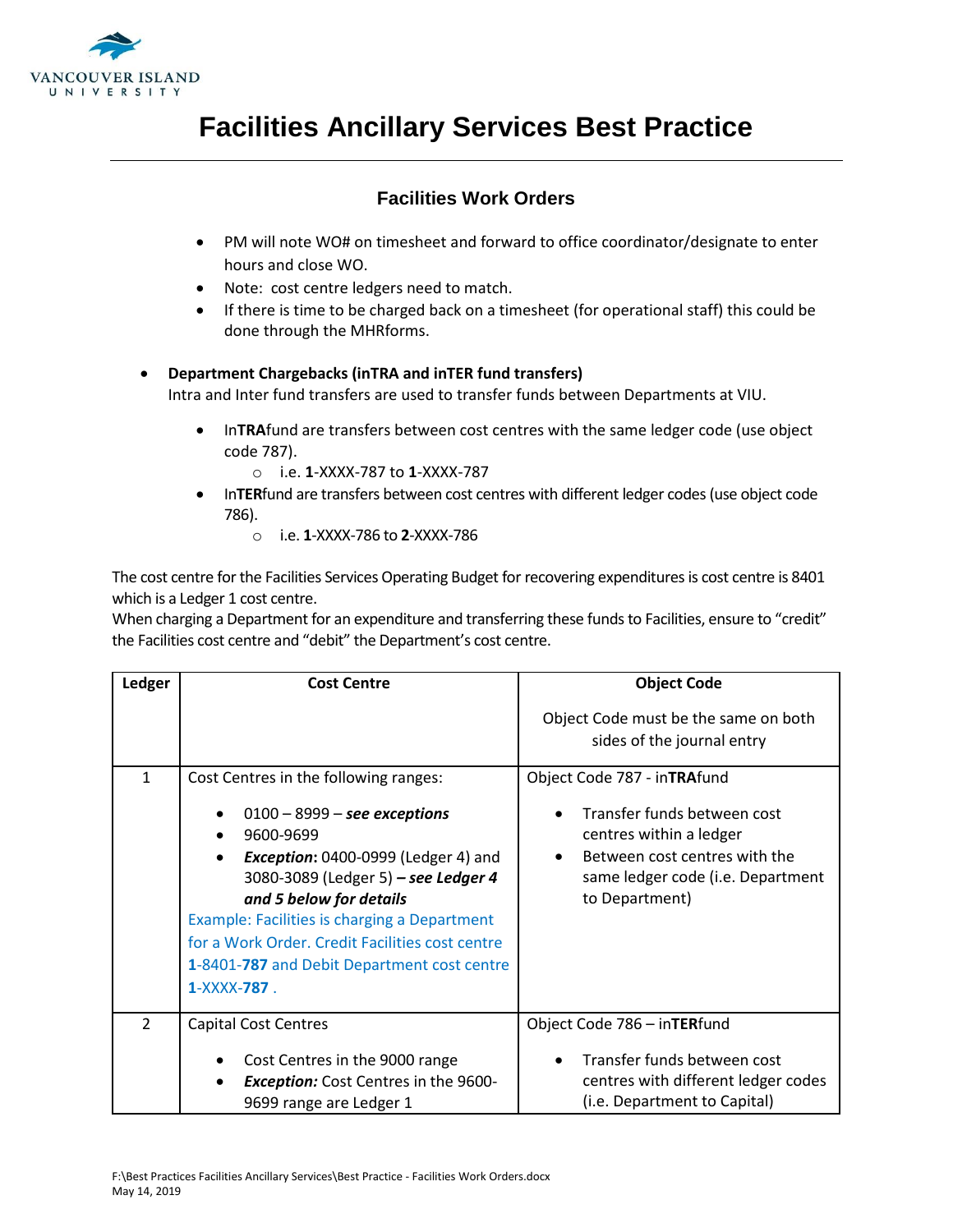

## **Facilities Work Orders**

|                                                                    | Example: Facilities is charging a Department<br>for a Work Order. Credit Facilities cost centre<br>1-8401-786 and Debit Department cost centre<br>$2-XXXX-786$ .                                      | Transfer funds from one ledger to<br>another ledger                                                                                                                                      |  |
|--------------------------------------------------------------------|-------------------------------------------------------------------------------------------------------------------------------------------------------------------------------------------------------|------------------------------------------------------------------------------------------------------------------------------------------------------------------------------------------|--|
| 4                                                                  | Foundation Cost Centres 0400-0999<br>Example: Facilities is charging a Department<br>for a Work Order. Credit Facilities cost centre<br>1-8401-786 and Debit Department cost centre<br>4-XXXX-786.    | Object Code 786 - inTERfund<br>Transfer funds between cost<br>centres with different ledger codes<br>(i.e. Department to Capital)<br>Transfer funds from one ledger to<br>another ledger |  |
| 5                                                                  | High School Cost Centres 3080 - 3089<br>Example: Facilities is charging a Department<br>for a Work Order. Credit Facilities cost centre<br>1-8401-786 and Debit Department cost centre<br>5-XXXX-786. | Object Code 786 - inTERfund<br>Transfer funds between cost<br>centres with different ledger codes<br>(i.e. Department to Capital)<br>Transfer funds from one ledger to<br>another ledger |  |
| Note: Ledger 3 (Milner) and Ledger 6 (Housing) are no longer used. |                                                                                                                                                                                                       |                                                                                                                                                                                          |  |